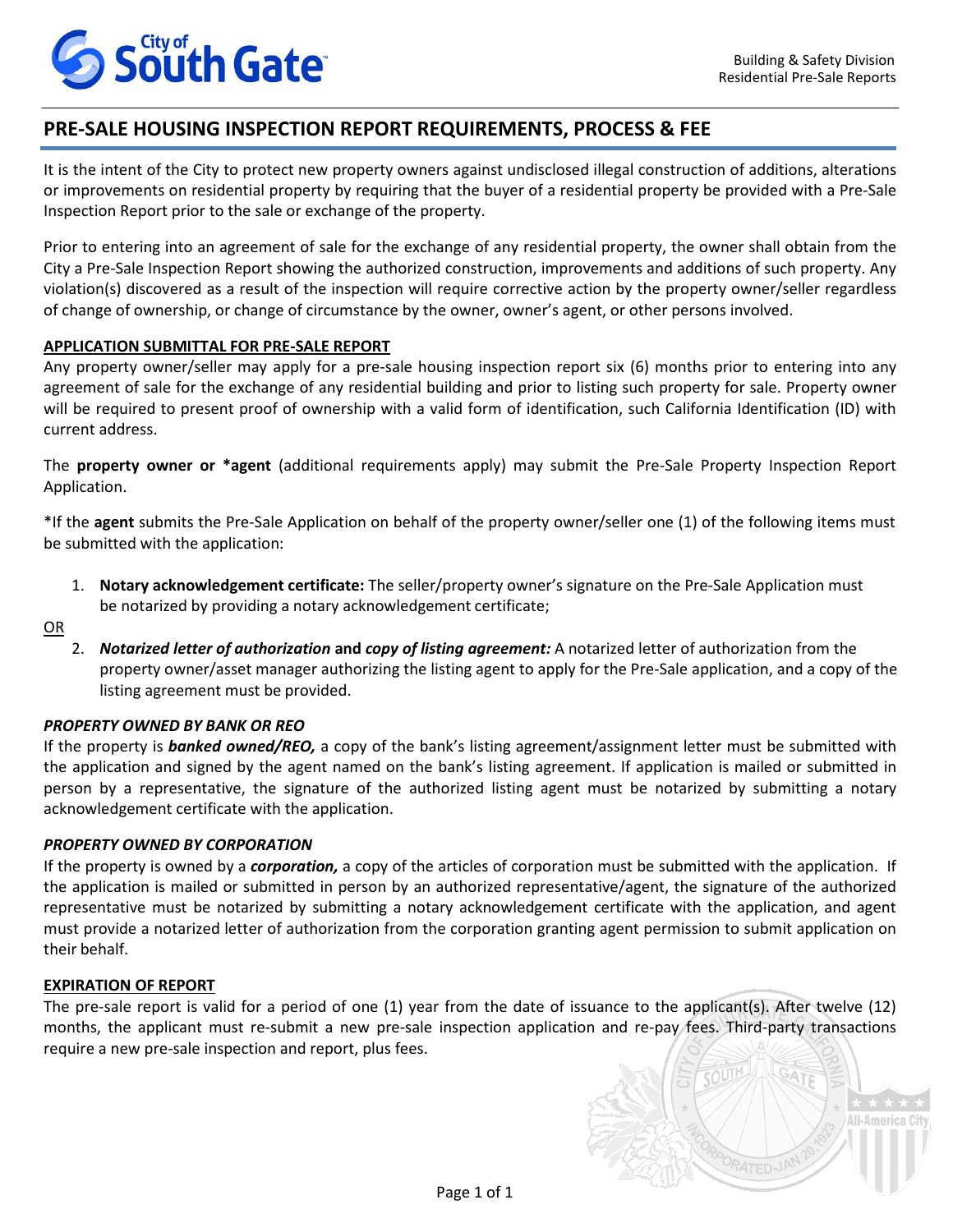

**All-America City** 

PATED-JA

## **PRE-SALE REPORT FEES**

The regular fee for a pre-sale property inspection is sixty-three dollars \$72.00\* (subject to change per fiscal year). The regular application turnaround is approximately 8 to 10 working days from the date of inspection.

To obtain the report within 2-3 working days after the inspection is completed, an *expedited fee* of \$434.00\* must be paid, and includes next working-day inspection (subject to change per fiscal year).

If applicant wishes to request additional copies of Pre-sale Inspection Report, a \$22.00\* fee per copy will apply (subject to change per fiscal year). The report is only released to applicants listed on the application, unless authorized by the property owner in writing with signature notarized. Prospective buyers are advised to request a copy from the property owner or agent.

**\*Payment Methods:** Cash or Check payable to the City of South Gate only (ATM available at City Hall)

#### **DATE OF INSPECTION ASSIGNED**

At the time of application submittal, the applicant will be given the first available appointment for inspection, typically within 1-2 weeks. Please note, the Building and Safety Division, only conducts pre-sale inspections Monday-Thursday between 9am – 5pm, as City Hall is closed Fridays. The property owner/agent must provide the City Inspector access to property or provide a lock box combo prior to inspection.

## **REPORT TURNAROUND**

The turnaround for a regular application is approximately 8 to 10 working days from the date of inspection. If expedited fees were paid, the turnaround is 2-3 working days from the date of inspection.

#### **INSPECTION PROCESS**

Upon submittal of Pre-Sale application and payment, the Building and Safety Division will review city permit records and conduct an exterior inspection of the property and interior of garage (other nonresidential structures may be entered during inspection), to determine that major structural additions, modifications and alterations were made with the appropriate permits.

The Building and Safety Division thereafter will deliver to the applicant(s) a report of the residential building records which will contain a list of the items that were performed *without* the appropriate permits and indicate the steps required to repair/address the violation(s) and time granted to clear the violation(s). If no corrections or violations are found, the report will indicate such.

#### *DELIVERY OF REPORT*

The Pre-Sale Inspection Report will be provided to all applicants listed on the Pre-Sale Application (up to four (4) applicants allowed: seller, buyer, agent and/or escrow). The report will be delivered via mail, or applicant may choose to pick-up report at City Hall, Building and Safety Division, Monday-Thursday, 7am – 4:30pm.

Additional copies of the Pre-sale Report will be made available only to applicants listed on the application for an additional fee of \$22.00\* per copy (subject to change per fiscal year). Please note the report will only be released to applicants listed on the application, unless authorized by property owner in writing with signature notarized. Prospective buyers are advised to request a copy from the property owner/seller or agent.

#### **REPORT INDICATES CORRECTIONS**

If violation(s) are discovered as a result of the inspection, the report will indicate the steps required to repair/address the violation(s). The property owner/seller must correct such violations prior to the close of escrow. All permits required per the report must be obtained by a State Licensed Contractor at City Hall, Building and Safety Division. Given that the property is for sale, and ownership will be transferred, the current property owner/seller may not obtain the permits or perform the repairs.